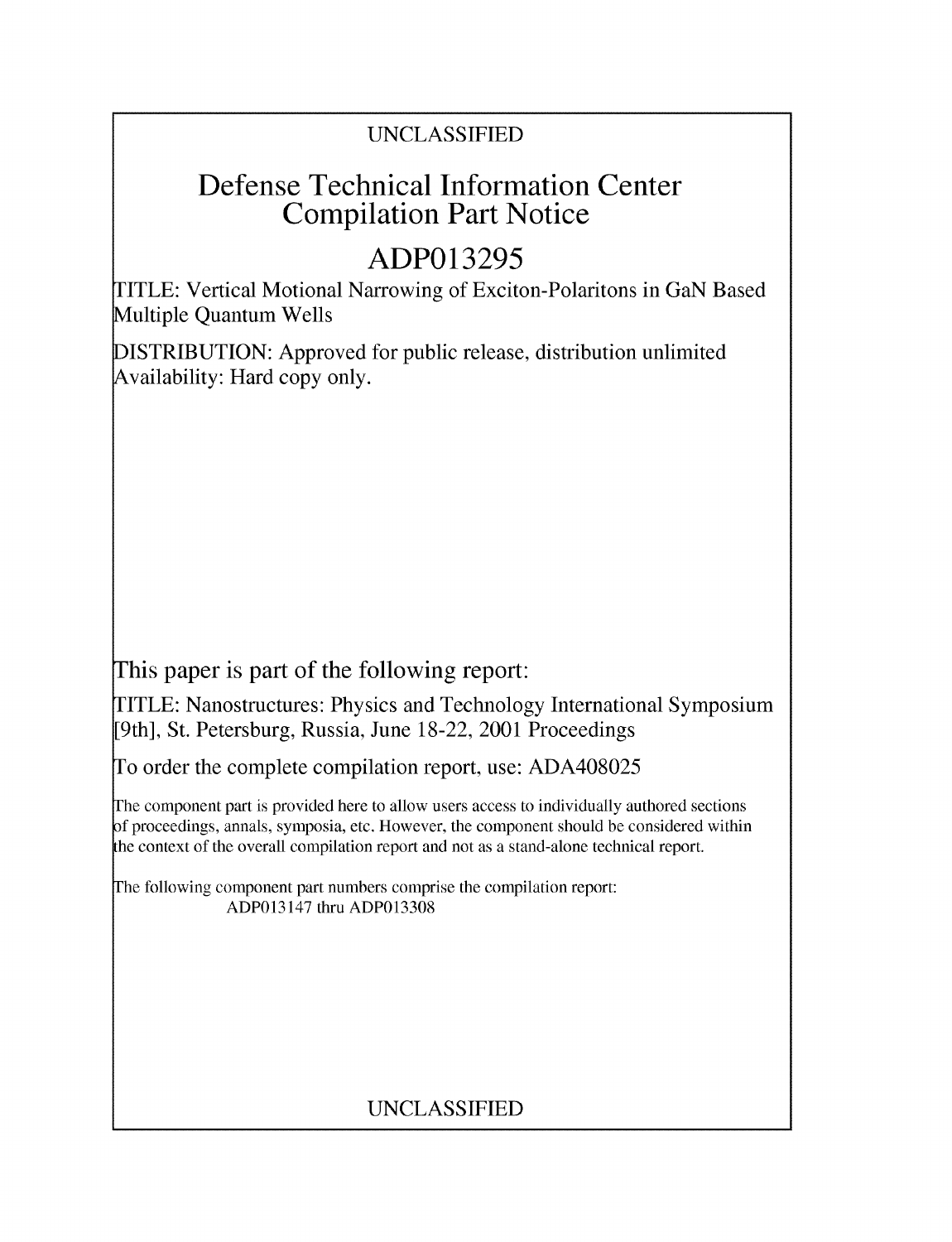### **Vertical motional narrowing of exciton-polaritons in GaN based multiple quantum wells**

*Alexey Kavokin* and Guillaume Malpuech

Laboratoire des Sciences et Materiaux pour l'Electronique, et d'Automatique, UMR 6602 du CNRS, Universite Blaise Pascal - Clermont-Ferrand **11,** 63177 Aubiere Cedex, France

**Abstract.** Numerical simulation of time-resolved light reflection from GaN/AlGaN single and multi-quantum wells (MQWs) revealed a pronounced vertical motional narrowing effect. This effect consists in reduction of the inhomogeneous broadening of the exciton peaks and increase of the decay-time of the time-resolved reflection due to the averaging of the vertical disorder in the structure by extended exciton-polariton modes. The theory predicts pronounced oscillations in the time-resolved reflection of MQWs resulting from the interference of exciton-polariton modes in the structure.

Random potential fluctuations strongly affect the confined exciton states in GaN/AlGaN and GaN/InGaN quantum wells (QWs) thus reducing the advantages of these structures for opto-electronics applications [1, 2]. The disorder arises mainly due to random polarization fields [3, 4] and is manifested by a huge Stokes-shift and inhomogeneous broadening of the exciton lines. Recently, it has been shown experimentally **[5]** and theoretically **[6]** that the radiative coupling between excitons confined in different QWs in multiple quantum well (MQW) structures may reduce effectively the disorder effect on the exciton. This effect known as the vertical motional narrowing (VMN) effect manifests itself in the increase of the decay-time of the time-resolved reflection signal from MQWs as a function of the number of wells. It results from the averaging of the disorder potential in a MQW structure by extended exciton-polariton modes that occupy the entire structure.

Four parameters govern the VMN, namely, the exciton radiative recombination rate,  $\Gamma_0$ , the exciton inhomogeneous broadening,  $\Delta$ , the spacing between wells,  $d$ , and the number of the wells, N. The parameter  $\eta \Delta$  is in the range of 10 meV for the best quality MQW structures based on nitrides available now [1, 2]. The exciton oscillator strength in nitrides is an order of magnitude larger than in GaAs, so that  $\eta \Gamma_0$  achieves 0.4 meV in GaN/AlGaN QWs [7]. The coincidence of the strong disorder and huge exciton oscillator strength makes us to expect an extremely pronounced VMN effect in nitride-based MQWs.

In this paper we examine theoretically the time-resolved response of GaN/AlGaN MQWs. We show that, except for Bragg-arranged MQWs, the VMN effect governs the excitonic decay rate in these structures.

According to the semi-classical model [8], the exciton inhomogeneous broadening can be accounted for by averaging of the non-local dielectric susceptibility with a continuous distribution function of the exciton resonance frequency (chosen to be a Gaussian function for simplicity):

$$
\tilde{\chi}(\omega,\gamma) = \frac{\eta}{\sqrt{\pi}\,\Delta} \int \chi(\omega,\nu,\gamma) \exp\left[-eta^2 \left(\frac{\nu - \omega_0}{\Delta}\right)^2\right] d\nu \tag{1}
$$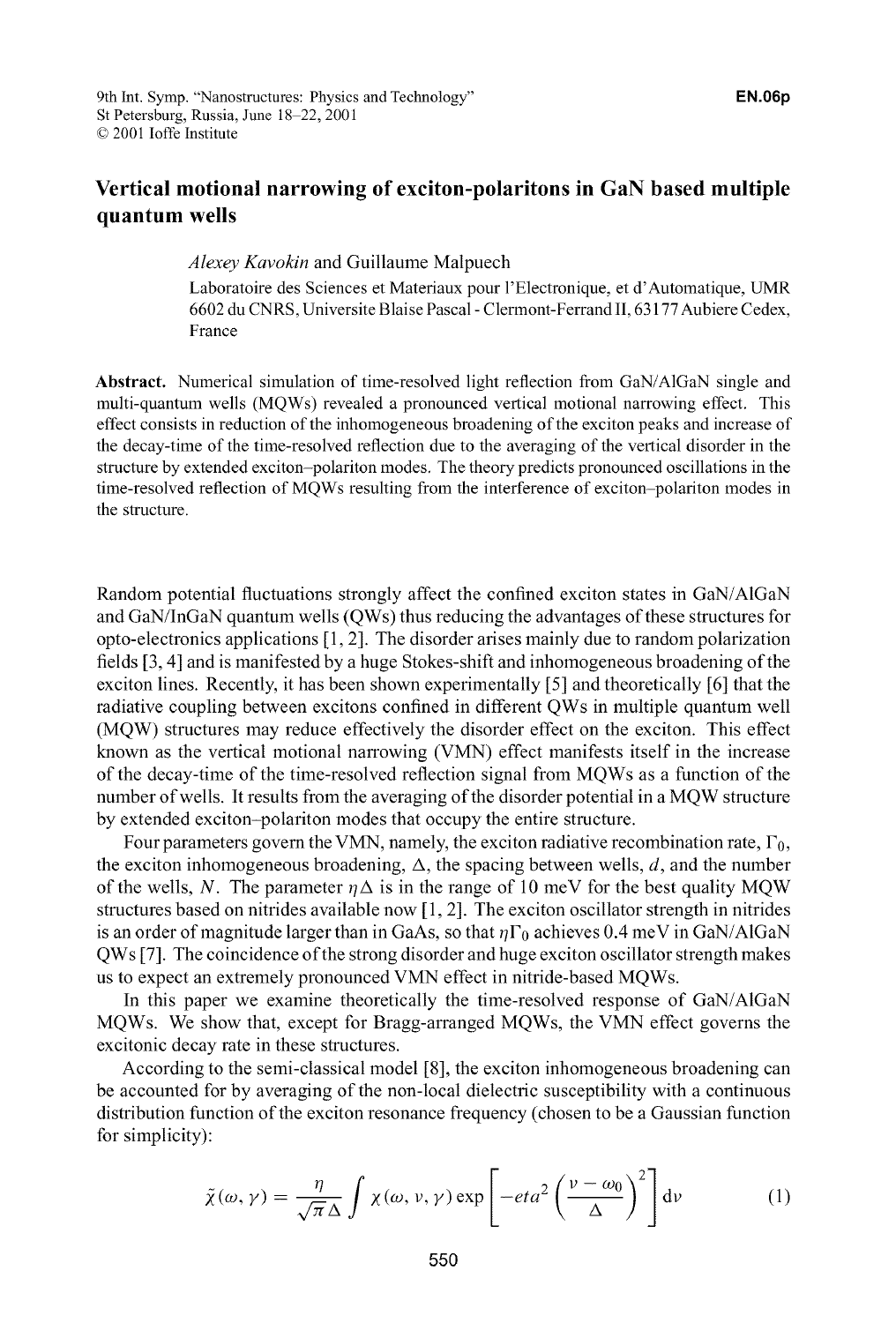where  $\omega_0$  is the central frequency of the exciton distribution,  $\chi(\omega, \nu, \gamma)$  is the dielectric susceptibility of the single free exciton state with the resonance frequency  $\nu$  and homogeneous broadening **y.**

Solving the Maxwell equations within the non-local dielectric response theory [8], one can find the amplitude reflection coefficient for light incident on a single quantum well (SQW) characterized by the response function (1) in form:

$$
r_{\rm QW} = -\frac{\sqrt{\pi} \Gamma_0 w(z)}{\Delta + \sqrt{\pi} \Gamma_0 w(z)}\tag{2}
$$

where  $w(z) = e^{-z^2} erf c(-iz), z = (\omega - \omega_0 + i\gamma)/\Delta$ , and  $erfc(z)$  is the complementary error function. The frequency-dependent reflection amplitude of the whole structure  $r(\omega)$ can be expressed in terms of  $r_{\text{OW}}$  using the transfer matrix method. The time-resolved reflection of the MQW system is a Fourier transform of  $r(\omega)$  convoluted with the spectral function of the incident pulse **[9]:**

$$
r(t) = \int_{-\infty}^{\infty} \frac{d\omega}{2\pi} r(\omega) g(\omega) e^{-i\omega t}.
$$
 (3)

In the numerical calculations, for all the QWs under consideration we have taken  $\eta y =$ 0.1 meV,  $d = 70$  nm,  $\eta \omega_0 = 3.6$  eV. We will consider either "disordered" QW structures with  $\eta \Delta = 5$  meV, for GaN/AlGaN QWs [1] or "homogeneous" QWs with  $\Delta = 0$  (for the reference). The value of 5 meV for the inhomogeneous broadening should hopefully be achieved by future optimization of material quality.

Figure 1 shows the time-resolved reflection spectra of a disordered SQW (a), of disordered MQWs containing 10 wells (b), 50 wells (c), 100 wells (d), and of a homogeneous SQW (e). Comparing the curves (a) and (e) in Fig. 1, one can see that the exciton inhomogeneous broadening induces a dramatic decrease of the decay time of the time-resolved reflection. This reflects appearance of additional channels of energy relaxation for excitons as the disorder increases in the structure [8]. Note the strong decrease of the exciton decay time with increase of the number of QWs in the structure. This is a manifestation of the VMN effect, which is visibly stronger than one observed experimentally in the GaAs/AlGaAs MQWs [5]. Note also pronounced oscillations in the spectra of MQWs and a disordered SQW (Fig. 1(a-d)). These oscillations have been widely discussed during recent years [5, 6, **8-10].** Basically, they arise both from the interference of different exciton-polariton modes and the interference within each single exciton-polariton mode due to the inhomogeneous broadening.

In the rest of this paper we report an analytical theory aimed to express the decay time of the coherent optical response of MQWs and the period of oscillations via the structure parameters and excitonic characteristics. We adopt the effective dielectric media (EDM) approximation [11] which describes the MQW structure as a homogeneous layer containing a single inhomogeneously broadened exciton resonance. This approximation is valid if excited states and A, B, C, bands are ignored, if  $\Gamma_0 \ll \gamma$  and if one can find an integer *n* such as:

$$
kd - n\pi \ll 1\tag{4}
$$

where *k* is the wave vector of light in the media at the exciton resonance frequency. The formalism allowing to calculate the time-resolved response of a semiconductor film containing an inhomogeneously broadened exciton resonance has been developed in Ref. **[10].**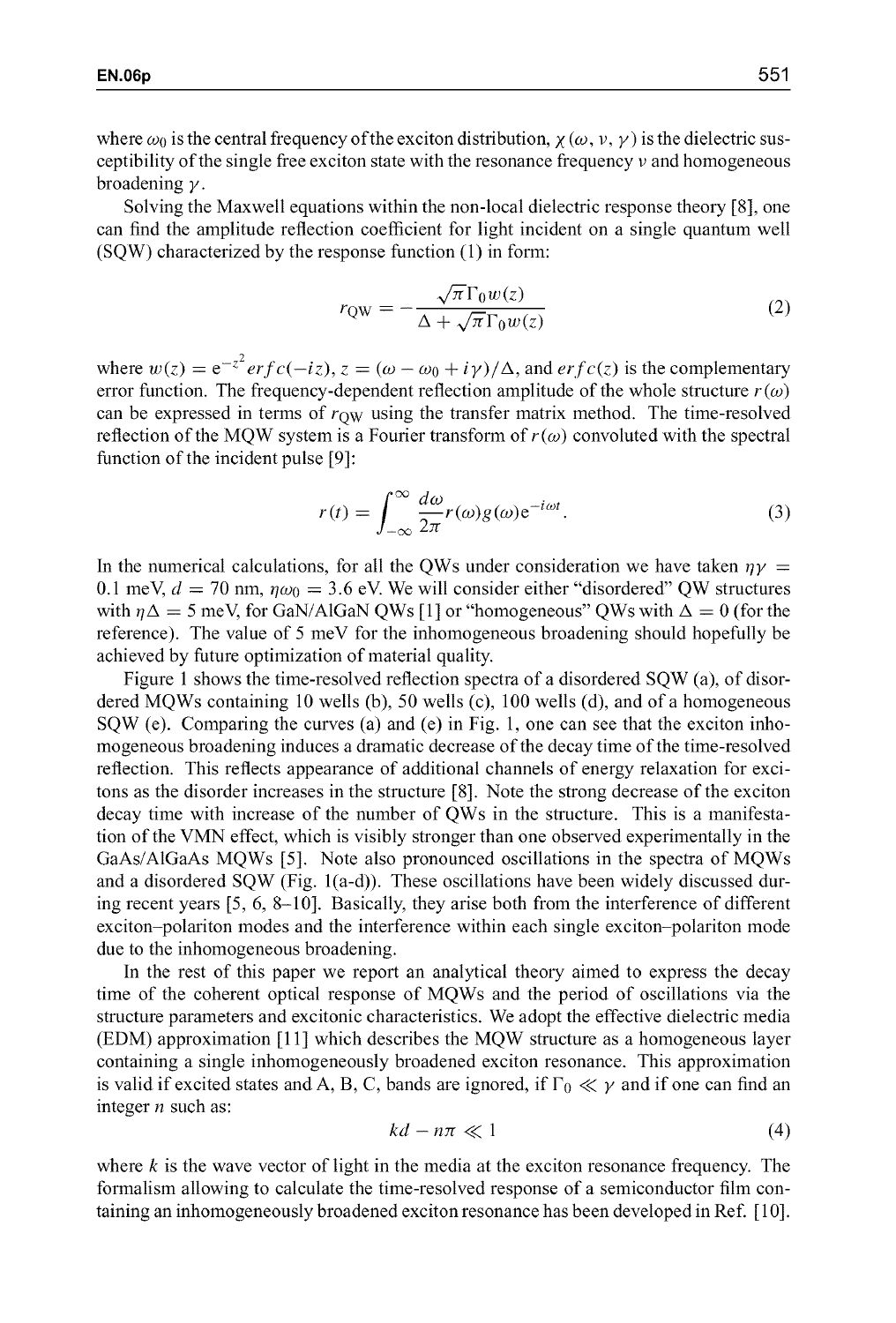

**Fig. 1.** Time-resolved reflection of GaN/AlGaN quantum well structures: (a) SQW with  $\eta \Delta$  = 5 meV; (b) MQW,  $N = 10$ ,  $\eta \Delta = 5$  meV; (c) MQW,  $N = 50$ ,  $\eta \Delta = 5$  meV; (d) MQW,  $N = 100$ ,  $\eta \Delta = 5$  meV; (e) SQW with  $\eta \Delta = 0$  meV.



**Fig. 2.** Time-resolved transmission of light through the GaN/AlGaN MQW structure containing 50 QWs (solid) and through the thin film of a bulk semiconductor characterized by an effective dielectric susceptibility according to the EDM approximation (dashed).

To describe the MQWs one should substitute in that formalism the thickness of the film by *Nd* and the exciton longitudinal-transverse splitting  $\omega_{LT}$  by  $2\Gamma_0 / k d$  [11].

Figure 2 shows the time-resolved transmission of the structure (c) calculated within the EDM approximation (dashed line) in comparison with the exact calculation (solid line). Note, that the criterion (4) is satisfied for this structure, with  $n = 1$ . An excellent agreement between the exact and approximate calculations allows us to apply the steepest descent method presented in Ref.  $[10]$  to find the decay time  $\tau$  and the period of oscillations *T* in the time-resolved reflection of the MQWs. Using Eq. (27) from Ref. [10] one can obtain

$$
T(t) = \frac{\pi \sqrt{t}}{\sqrt{N\Gamma_0}[1 + (3\Delta^2 t/4N\Gamma_0)]}.
$$
 (5)

In order to find a compact analytical formula for the decay time  $\tau$  one has to extend substantially the formalism of Ref. [10] and the EDM approximation. Let us remind that the spectrum of exciton-polariton eigen-modes in a MQW structure consists of a few super